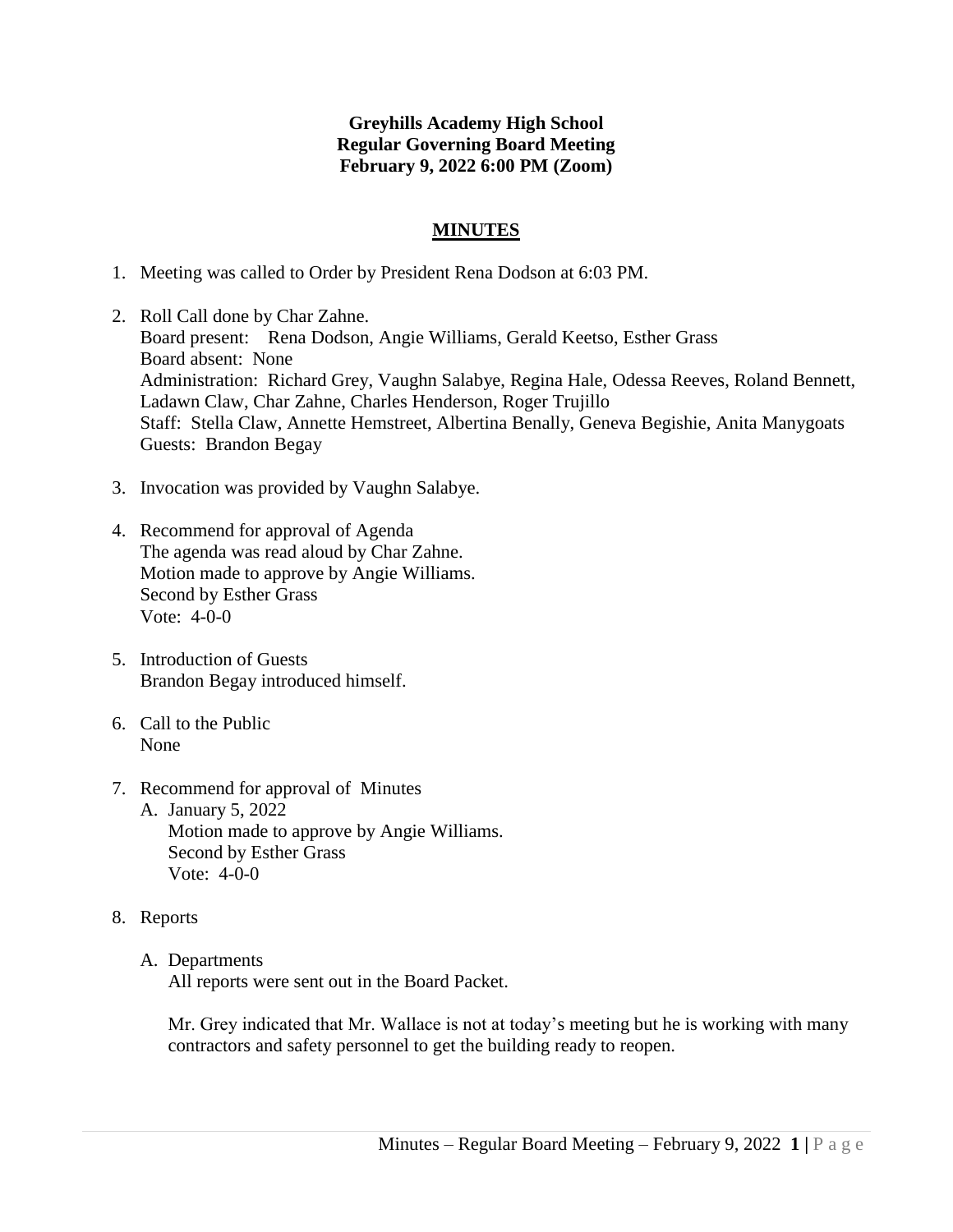Mr. Grey also stated that Mr. Trujillo who is not present is working on the school reopening plan with the Navajo Nation. He also has many of his staff working in the front office and throughout the building. He is also in process of getting certified as a Safety Officer. He is also working on disposing old equipment and furniture throughout the building.

Odessa Reeves gave a report on her work with the Academic Department. She reported that the school will proceed with the overdue assessments of students in March and April.

Regina Hale gave a report on her activities with  $21<sup>st</sup>$  Century, After-school program, CTE Program, Tutoring services, Parent Meeting, and coordination with all departments.

## B. CEO/Principal

Vaughn Salabye gave a report on his activities in the Principal's office. He talked about attendance and enrollment of 156 virtual students, continued services to the students, Academic programs, coordination of all departments, planned walk-thru with the BIE, building near ready, ongoing IT work, Professional Development activities in January and February, ongoing work in the Maintenance department, short Winter Athletic season, and school reopening plans (most parents are in support of continuing virtual classes), various meetings he has attended, background checks on staff, ongoing work with the Human Resources personnel, update on the staff BIE email system, plans for a new staff email system, work on the HVAC system, and ongoing building preparation throughout the building. He reported that TCHS and Chinle HS are moving down to the 2A Region for Athletics, and has attended meetings with NNDOE and Dr. Harold Begay who is the new superintendent.

Esther Grass had questions on the BIA and NNEPA Safety Inspection that took place in January 2022 and she requested updates on this. She had a question for Ms. Reeves about dual enrollment and who is overseeing this program. She wanted an update on accreditation activities which will take place in April. She also had concerns about the failing students reported by Regina Hale.

Mr. Salabye spoke to the BIA and NNEPA question. He stated that a final walk-thru will take place next month and the report will be sent to NN DODE in order to reopen the building. The IT department is working on computer work for the HVAC system. They are also working on updating many computers in the building which have been idle for the past 2 years. Connectivity is still an issue for virtual education and it affects everyone. Teachers have alternative methods to work with students during this down time. The accreditation process will take process virtually and a team is working on this to prepare.

Regina Hale spoke about Dual Enrollment MOU's. There are 15-17 students enrolled in this program.

Odessa Reeves stated that some partners are NTU and CCC and they update her on a monthly basis. NTU requested a letter of recommendation for a grant they are pursuing.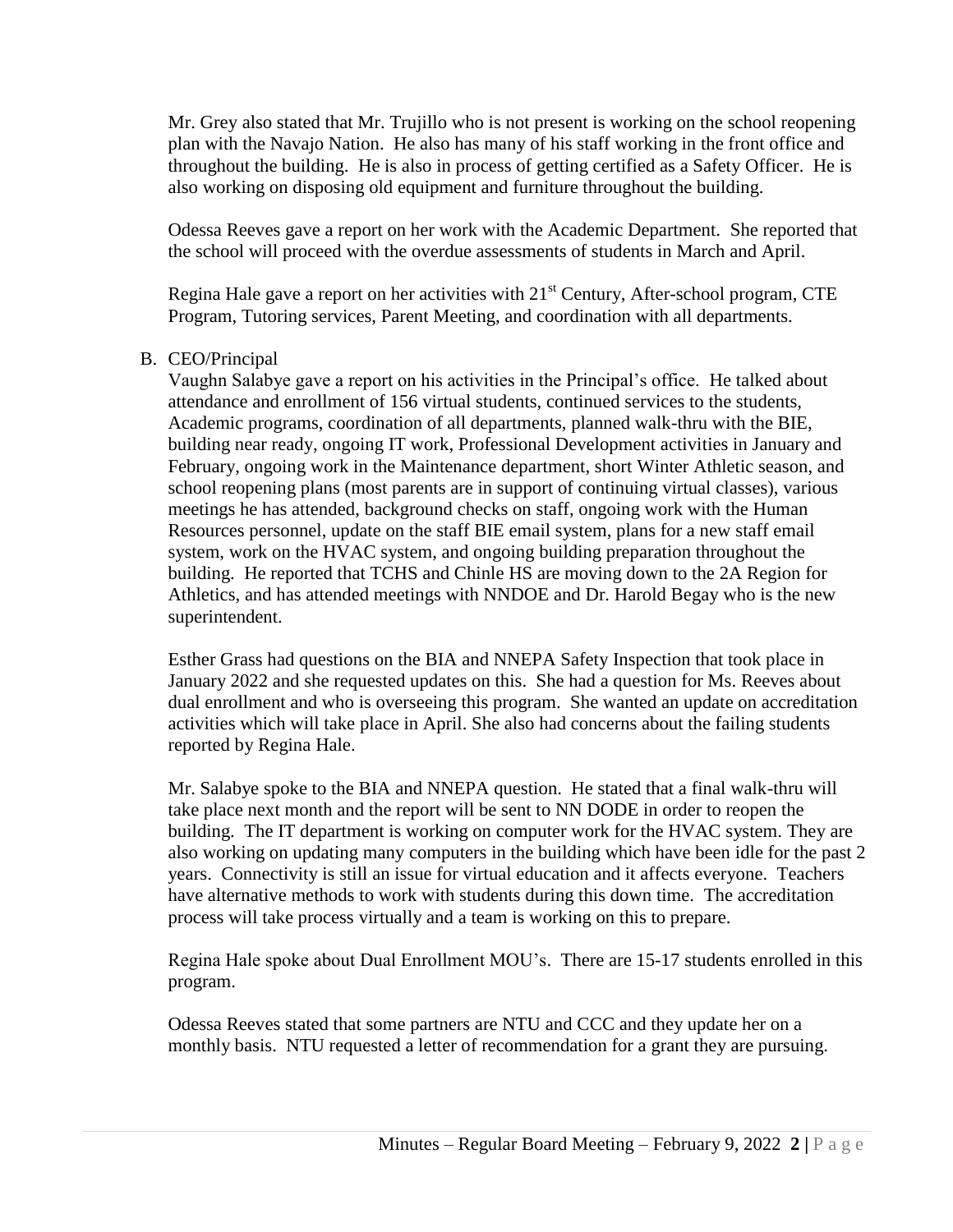Rena Dodson asked if NN DODE has been given a copy of our school reopening plan. Mr. Grey stated Yes, although the school reopening plan continues to be worked on.

Roland Bennett stated that the accreditation process no longer involves the Navajo Nation. It is now done by a private third party review team.

Charles Henderson gave a report on the Academic department. He reported on Professional Development needs for the classroom, the need to do more for our teachers, there is room for growth, ESS Teacher involvement in IEP meetings and the classroom, evaluations and continuing improvement, we have some really good teachers, PLP Program which is a supplemental system, and the need to address the carryover of a high failure rate. He reported that he now supervises the Counseling department.

Esther Grass requested updates in the areas that Mr. Henderson reported on.

Esther Grass made a motion to enter Executive Session at 7:06 PM. Second by Gerald Keetso Vote: 4-0-0

Motion made Esther Grass to exit Executive Session at 7:18 PM. Second by Angie Williams Vote: 4-0-0

- C. Summit Insurance Richard Grey Information was shared with the board via email prior to the meeting.
- 9. New Business Action Items
	- A. Recommend for approval of Payroll Expenditures Ending January 2022 This request was made for Pay Period #14 and #15 for Vouchers #5726 to #5729 in the amount of \$285,815.96. Motion made by Gerald Keetso to combine and approve items #9 (A, B, C, D). Second by Angie Williams Vote: 4-0-0
	- B. Recommend for approval of Accounts Payable Expenditures Ending January 2022 This request was made for AP Vouchers #4658 to #4672 in the amount of \$218,529.60. Motion made by Gerald Keetso to combine and approve items #9 (A, B, C, D). Second by Angie Williams Vote: 4-0-0
	- C. Recommend for approval of Financial Status Ending January 2022 Motion made by Gerald Keetso to combine and approve items #9 (A, B, C, D). Second by Angie Williams Vote: 4-0-0